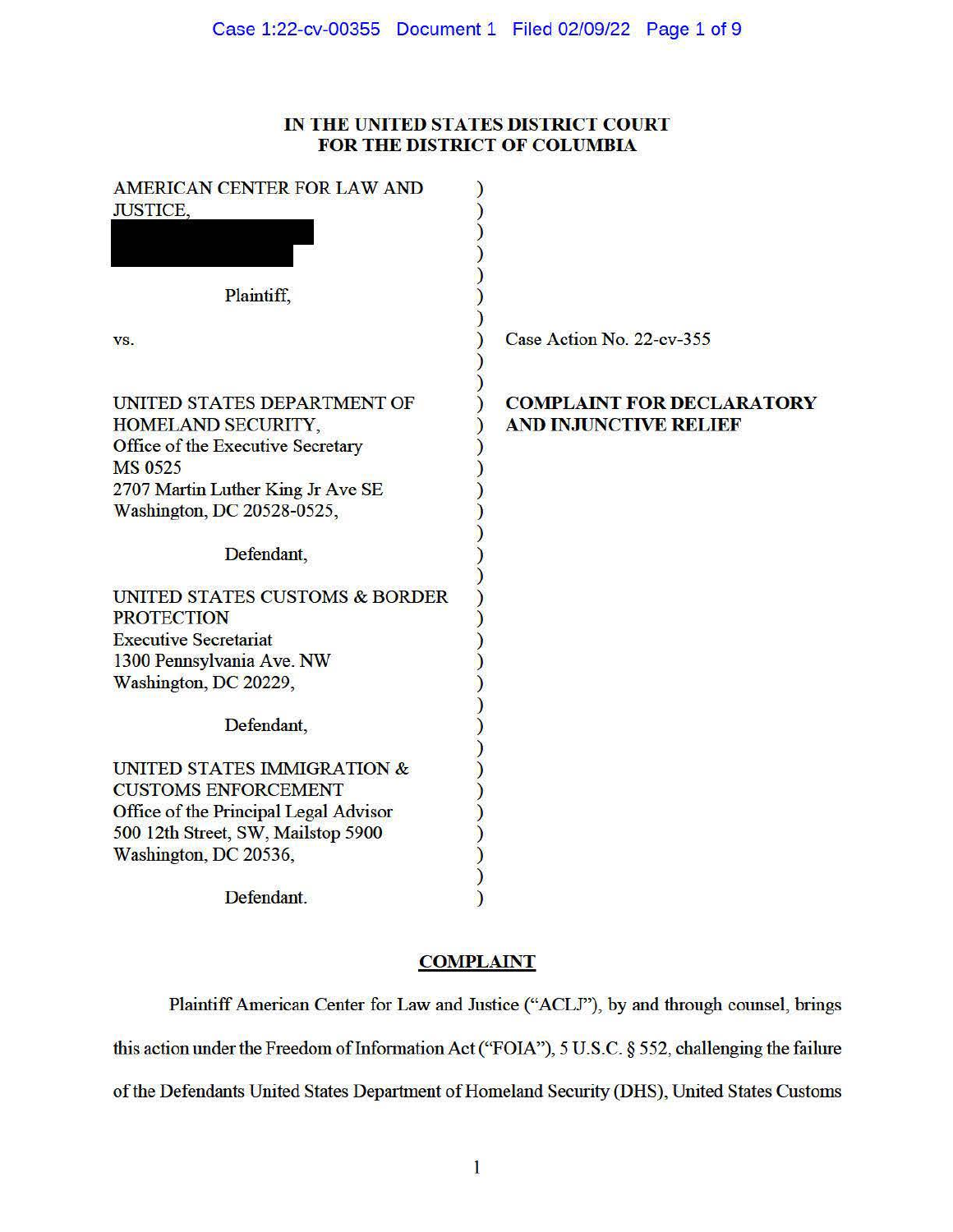& Border Protection (CBP), and United States Immigration & Customs Enforcement (ICE), to issue a determination as to Plaintiff's FOIA requests within the statutorily prescribed time period and seeking the disclosure and release of agency records improperly withheld by Defendants. In support thereof, Plaintiff alleges and states as follows:

## **JURISDICTION AND VENUE**

1. This Court has jurisdiction over this action pursuant to 5 U.S.C. § 552(a)(4)(B), 5 U.S.C.  $\S$  552(a)(6)(C)(i), and 28 U.S.C.  $\S$  1331, because this action arises under FOIA, and Plaintiff has exhausted its administrative remedies.

2. Venue is proper in this district pursuant to 28 U.S.C. § 1391(e) and 5 U.S.C. § 552(a)(4)(B).

3. This Court has authority to award injunctive relief pursuant to 5 U.S.C. § 552(a)(4)(B) and 28 U.S.C. § 2202.

4. This Court has authority to award declaratory relief pursuant to 28 U.S.C. § 2201.

# **PARTIES**

5. Plaintiff, with an office at  $\qquad \qquad$ , is

a not-for-profit 501(c)(3) organization dedicated to the defense of constitutional liberties secured by law. Plaintiff's mission is to educate, promulgate, conciliate, and where necessary, litigate, to ensure that those rights are protected under the law. Plaintiff also regularly monitors governmental activity with respect to governmental accountability. Plaintiff seeks to promote integrity, transparency, and accountability in government and fidelity to the rule of law. In furtherance of its dedication to the rule of law and public interest mission, Plaintiff regularly requests access to the public records of federal, state, and local government agencies, entities, and offices, and disseminates its findings to the public.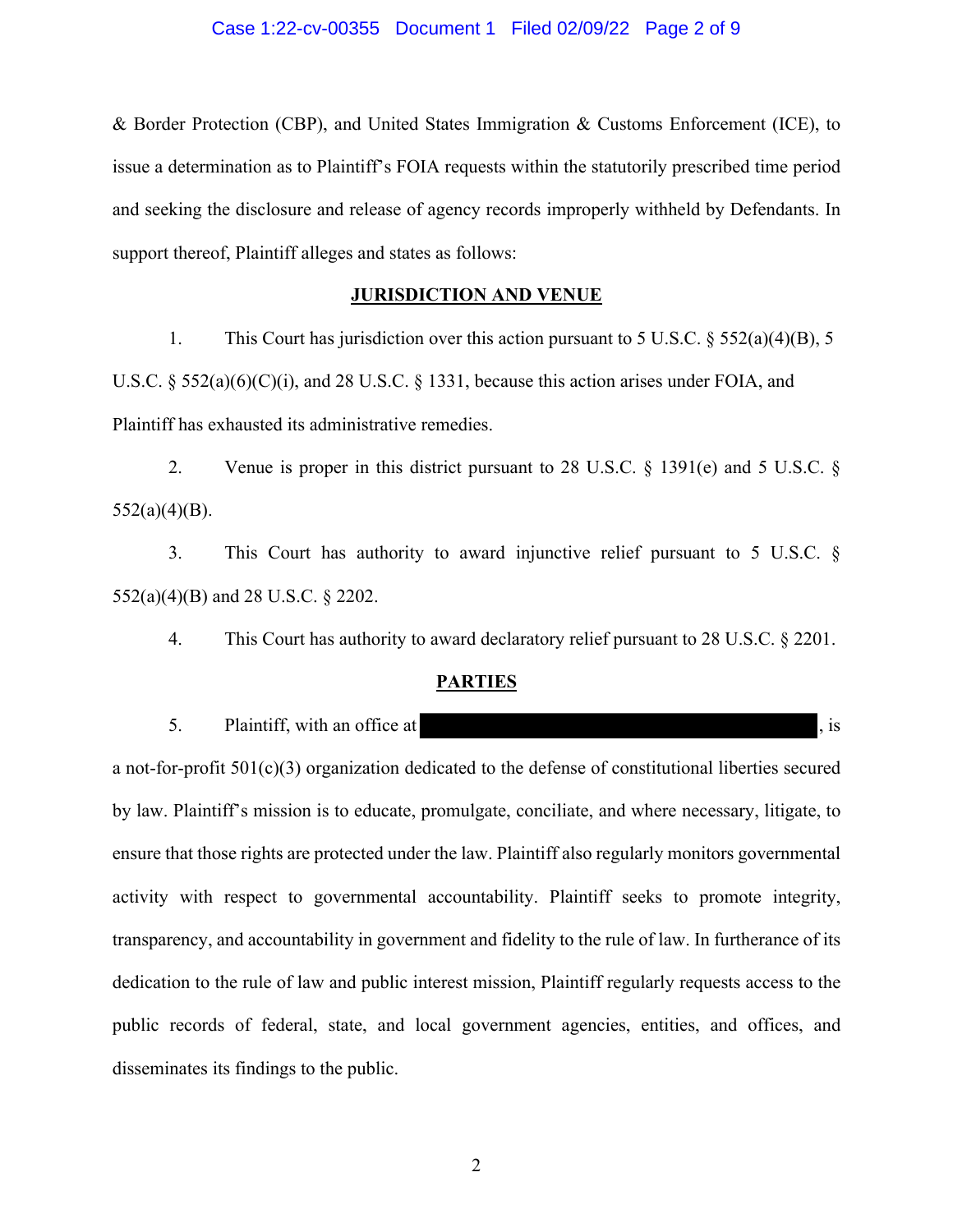### Case 1:22-cv-00355 Document 1 Filed 02/09/22 Page 3 of 9

6. Defendant DHS is an agency of the United States within the meaning of 5 U.S.C. § 552(f)(1) and is headquartered at 2707 Martin Luther King Jr Ave SE, Washington, DC 20528- 0525. Defendant DHS is in control and possession of the records sought by Plaintiff.

7. Defendant CBP is an agency of the United States within the meaning of 5 U.S.C. § 552(f)(1) and is headquartered at 1300 Pennsylvania Ave. NW, Washington, DC 20229. Defendant DHS is in control and possession of the records sought by Plaintiff.

8. Defendant ICE is an agency of the United States within the meaning of 5 U.S.C. § 552(f)(1) and is headquartered at 500 12th Street, SW, Mail stop 5900, Washington, DC 20536. Defendant ICE is in control and possession of the records sought by Plaintiff.

#### **FACTUAL ALLEGATIONS**

9. On December 17, 2021 Plaintiff issued FOIA requests to Defendant DHS, CBP, and ICE. Pl.'s FOIA Request to DHS, Ex. A; FOIA Request to CBP, Ex. B; FOIA Request to ICE, Ex. C, incorporated by reference as if fully set forth herein.

10. Plaintiff issued these revised and significantly narrowed FOIA requests following this Court's Opinion and Order of November 10, 2021, granting a motion to dismiss its lawsuit, *ACLJ v. DHS, CBP, ICE, and USCIS*, 21-cv-1364-TNM; [Memorandum Opinion, Dkt. # 18]. The Plaintiff omitted USCIS from the new, revised FOIAs. The Plaintiff significantly narrowed the scope of the requests, in subject and in custodian, for example, by listing specific offices/titles of custodians.

11. To summarize, the Plaintiff requested: "Records Regarding Border-Related Human Trafficking and Exploitation of Women and Children, the Cancelation or Postponement of Operation Talon, and Taking Down CBP's Press Release on Arrest of Persons on the FBI's Terrorism Watch List." Pl.'s FOIA Request to DHS, Ex. A, 1.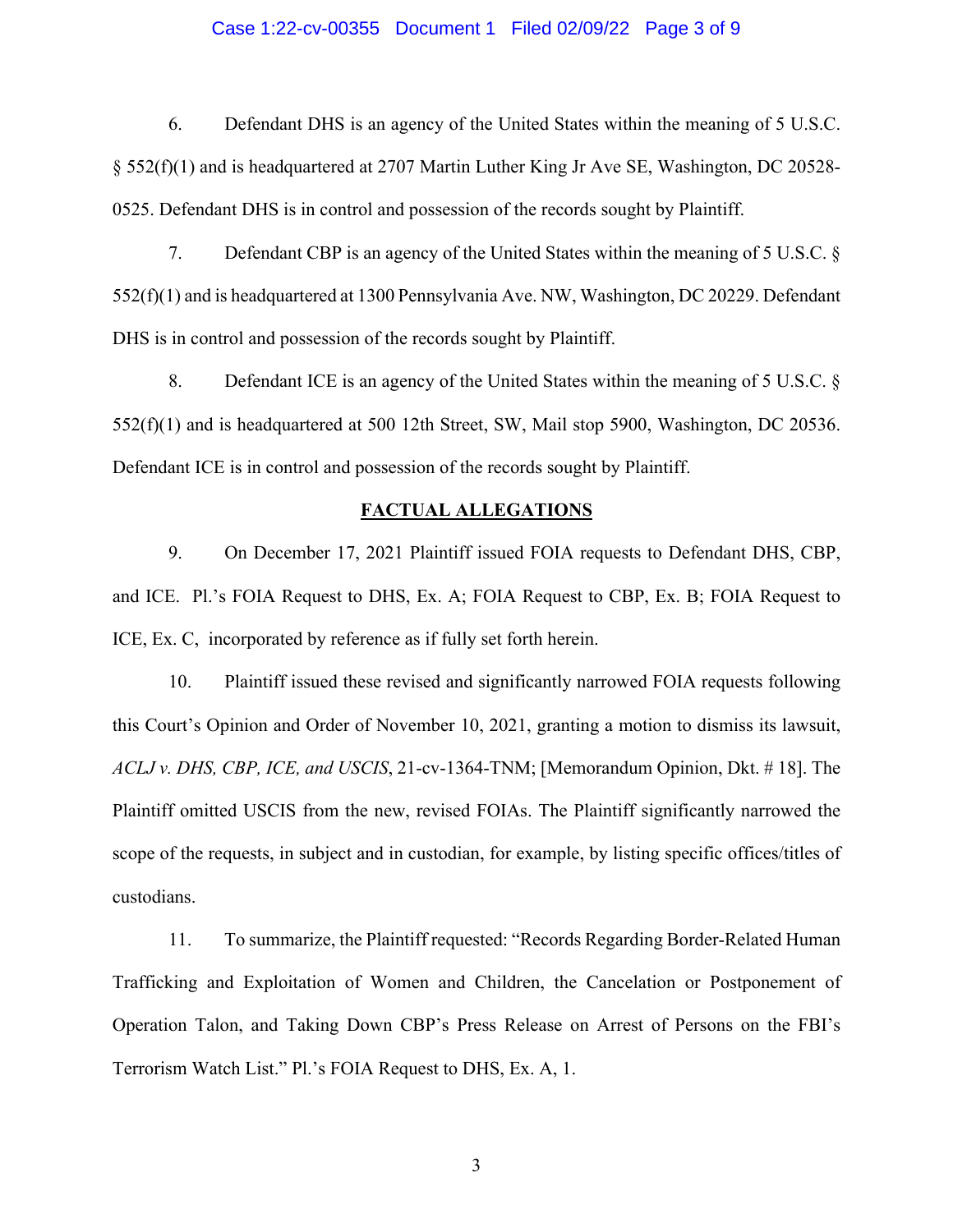### Case 1:22-cv-00355 Document 1 Filed 02/09/22 Page 4 of 9

12. "Pursuant to DHS FOIA regulation 6 C.F.R. §5.3(b), this Background addresses 'the date, title or name, author, recipient, and subject matter of the record[s]' requested, to the extent known.'" Pl.'s FOIA Requests, Ex. A, B, & C, 1.

13. On December 17, 2021, Plaintiff submitted its FOIA requests to Defendants DHS, CBP and ICE via Federal Express, and delivery confirmations from Federal Express show that these Defendants received Plaintiff's FOIA requests on December 20, 2021. *See* FedEx Delivery Confirmations attached as Exhibit D, and incorporated herein by reference.

14. By letter dated January 25, 2022, attached hereto as Exhibit D and incorporated by reference as if fully set forth herein, Defendant DHS acknowledged it received Plaintiff's FOIA request on January 11, 2022. Defendant DHS advised it had assigned identification number 2022- HQFO-00458. Def. DHS's Acknowledgement Letter Ex. E, 1*.*

15. Defendant DHS asserted: "Due to the subject matter of your request, I am transferring this request to the FOIA Officer for U.S. Customs and Border Protection (CBP), for processing under the FOIA and direct response to you." *Id.* 

16. Defendant DHS has not responded to Plaintiff as to requests 1, 3, 5, and 6, which clearly apply to DHS Secretary Mayorkas and other DHS offices specifically identified in those numbered requests. Pl.'s FOIA Request to DHS, Ex. A, 5-6..

17. No other correspondence has been received from Defendant DHS.

19. By letter dated January 26, 2022, attached hereto as Exhibit F and incorporated by reference as if fully set forth herein, Defendant CBP acknowledged it received Plaintiff's FOIA request as of January 26, 2022 – *over one full month after the Plaintiff's FOIA Request was submitted* to all Defendants. Defendant CBP advised it had assigned Case Control CBP-2022- 036440. Def. CBP's Acknowledgement Letter Ex. F, 1*.*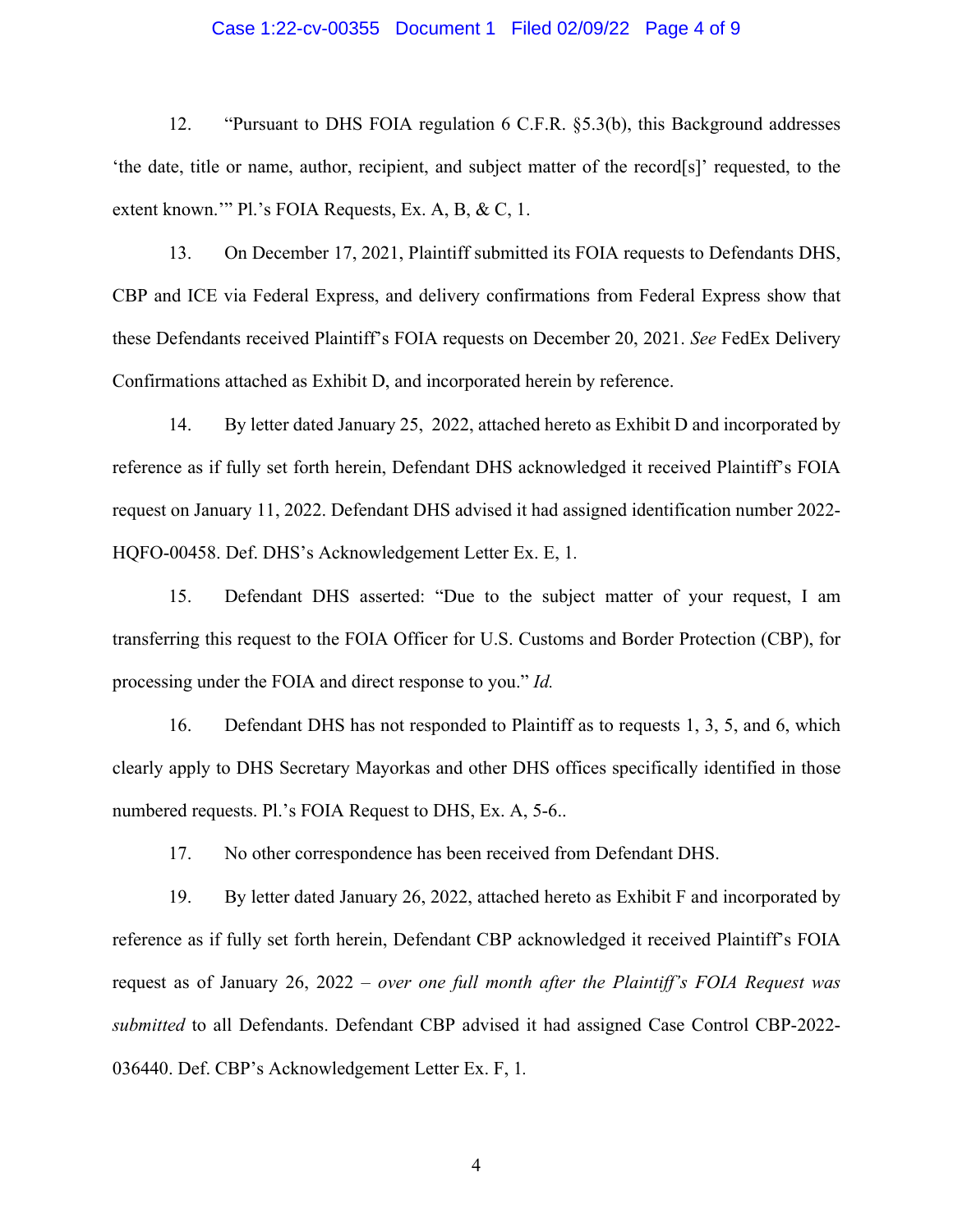### 20. Defendant CBP asserted:

Due to the increasing number of FOIA requests received by this office, we may encounter some delay in processing your request. Consistent with 6 C.F.R. Part 5

 5.5(a) of the DHS FOIA regulations, CBP processes FOIA requests according to their order of receipt. Although CBP's goal is to respond within 20 business days of receipt of your request, FOIA does permit a 10-day extension of this time period in certain circumstances pursuant to  $6$  C.F.R. Part  $5$   $5.5(c)$ . [As your request seeks documents that will require a thorough and wide-ranging search, CBP will invoke a 10-day extension for your request pursuant to  $6$  C.F.R. Part  $5$  5.5(c). If you would like to narrow the scope of your request, please contact our office. We will make every effort to comply with your request in a timely manner.] **OR** [As your request seeks a voluminous amount of separate and distinct records, CBP will invoke a 10-day extension for your request pursuant to 6 C.F.R. Part 5 5.5(c). If you would like to narrow the scope of your request, please contact our office. We will make every effort to comply with your request in a timely manner.] **OR** [As the subject matter of your request is of substantial interest to two or more components of CBP or of substantial interest to another agency, we will need to consult with those entities before we issue a final response. Due to these unusual circumstances, CBP will invoke a 10-day extension for your request pursuant to 6 C.F.R. Part 5 5.5(c). If you would like to narrow the scope of your request, please contact our office. We will make every effort to comply with your request in a timely manner.]

*Id.* (bold emphasis in original).

21. The bracketed "OR" statements do not clearly or definitively assert the alleged basis for Defendant CBP's purported assertion of the 10-day extension "unusual circumstances" provision identified in 6 C.F.R. Part 5  $\S$ 5.5(c) and 5 U.S.C.  $\S$  552(a)(6)(B).

22. Further, Defendant CBP's confusing alternative blanket and boilerplate assertions

do not comply with the statutory requirements for an agency invoking the "unusual circumstances"

10-day extension. 5 U.S.C. § 552(a)(6)(B).

23. No other correspondence has been received from Defendant CBP.

24. No correspondence of any kind has been received from Defendant ICE.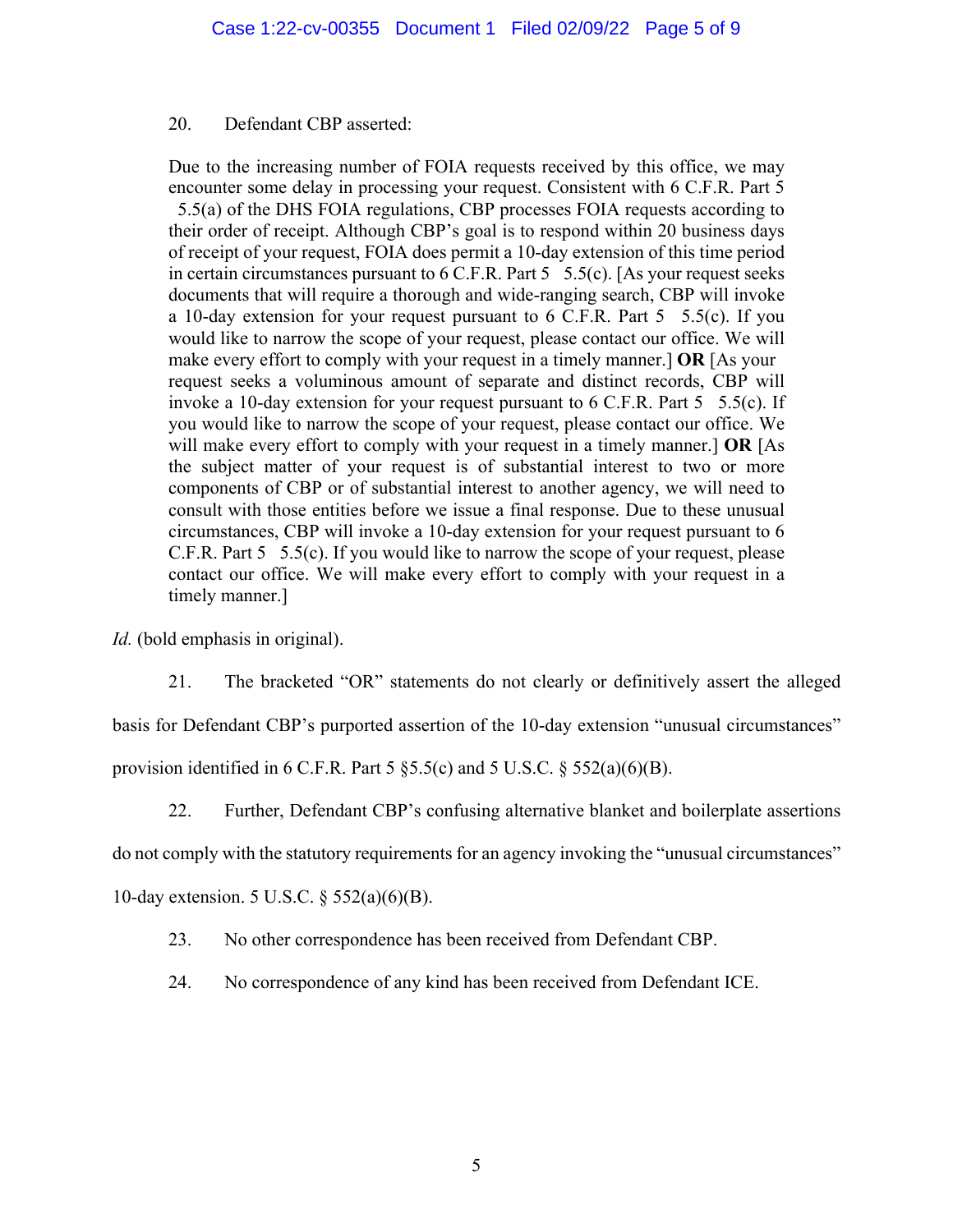### **CAUSE OF ACTION**

# **COUNT I Violation of the Freedom of Information Act**

25. Plaintiff realleges and incorporates by reference the preceding paragraphs of this Complaint as if fully stated herein.

26. The federal FOIA establishes a 20-day deadline by which a federal agency must make and issue a decision regarding compliance with a request for records made pursuant to the statute. 5 U.S.C. § 552(a)(6)(A)(i).

27. Pursuant to 5 U.S.C. § 552(a)(6)(A), each Defendant was required to determine whether to comply with Plaintiff's request within twenty (20) days, excepting Saturdays, Sundays, and legal public holidays. Pursuant to this same provision, the Defendant was also required to notify Plaintiff immediately of the determination, the reasons therefor, and the right to appeal any adverse determination to the head of the agency.

28. All Defendants' 20-day periods commenced December 20, 2021, and expired on January 9, 2022.

29. Defendant DHS acknowledged receipt of Plaintiff's FOIA request as of January 11, 2022, and its 20-day period expired on February 8, 2022.

30. Defendant CBP acknowledged receipt of Plaintiff's FOIA request as of January 26, 2022, which is so far past the date of Plaintiff's confirmed FedEx delivery to CBP of December 20, 2021 (35 business day after confirmed delivery) that it is unreasonable and inequitable; and cannot be allowed to stand.

31. As of the date of this Complaint, the Defendants have failed to notify Plaintiff of any determination about whether they will comply with Plaintiff's FOIA request, including the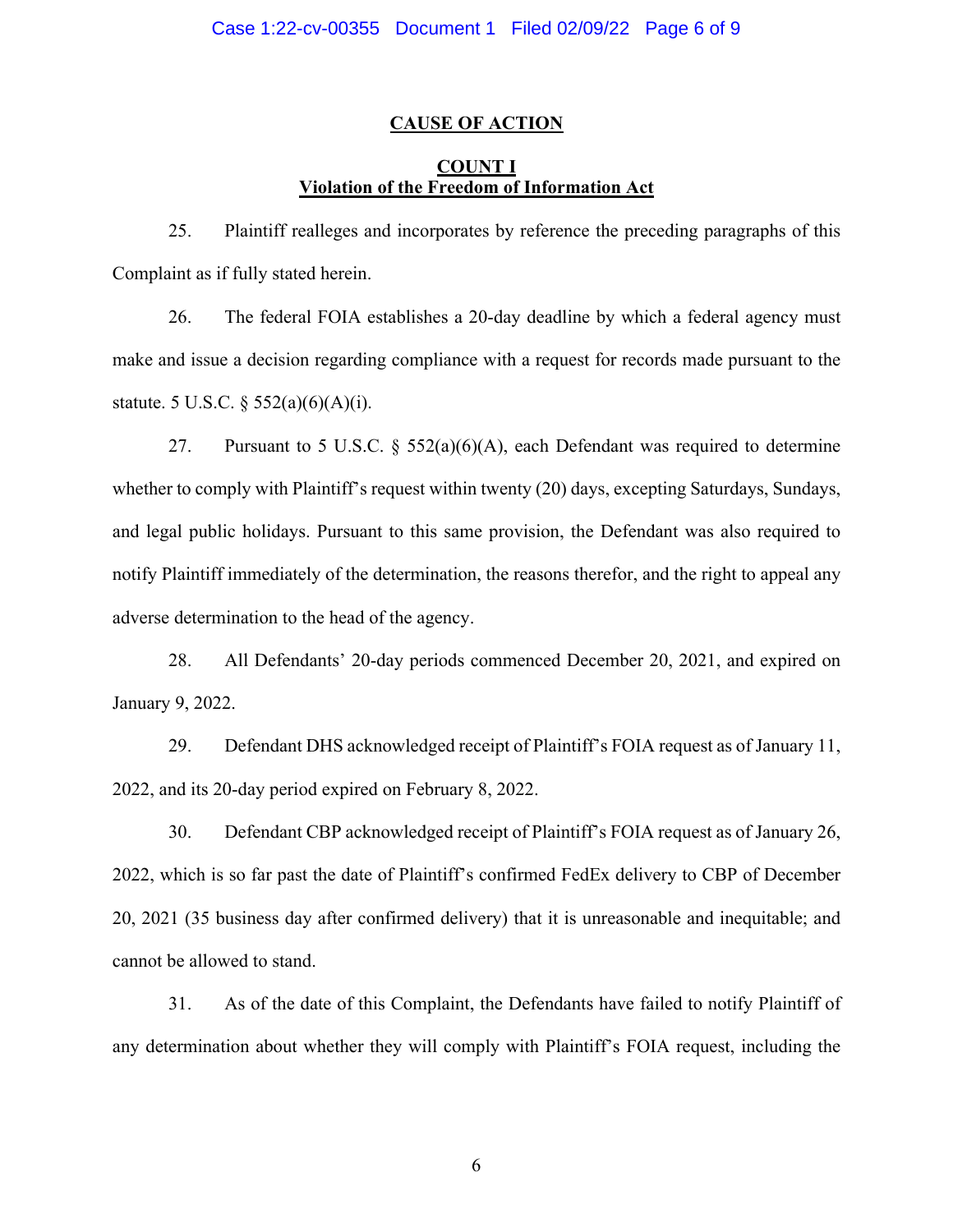#### Case 1:22-cv-00355 Document 1 Filed 02/09/22 Page 7 of 9

scope of records the Defendants intend to produce, or the scope of records they intend to withhold, and the reasons for any such determination – all clearly required by the FOIA.

32. As of the date of this Complaint, the Defendants have failed to produce any records responsive to the request and have not indicated when (or even whether) any responsive records will be produced, or demonstrate that responsive records are exempt from production – all as clearly required by the FOIA.

33. The Defendants have not requested information from the Plaintiff that would toll the 20-day period as contemplated by 5 U.S.C.  $\S$  552(a)(6)(A)(i)(I).

34. The FOIA permits a federal agency, in unusual circumstances, to extend the 20-day response deadline for a period not to exceed ten (10) additional working days. 5 U.S.C. §  $552(a)(6)(B)(i).$ 

35. In its noncompliant response, Defendant CBP cursorily asserted boilerplate "unusual circumstances," *see* ¶ 20, *supra*; *see* Exh. F, 1, but failed to identify "the date on which a determination is expected to be dispatched," as clearly required by 5 U.S.C.  $\S$  552(a)(6)(B)(i), and which shall not be "a date that would result in an extension for more than ten working days." *Id.*

36. There are no "unusual circumstances" that justify Defendants prolonged delay in responding as required by law to Plaintiff's lawful FOIA requests, but regardless, Defendants did not comply with the clear statutory requirements to trigger the extension provided by 5 U.S.C. § 552(a)(6)(B).

37. Plaintiff has a statutory right to have Defendants process Plaintiff's FOIA request in a timely manner and in accordance with the requirements set forth in 5 U.S.C.  $\S$  552(a)(6).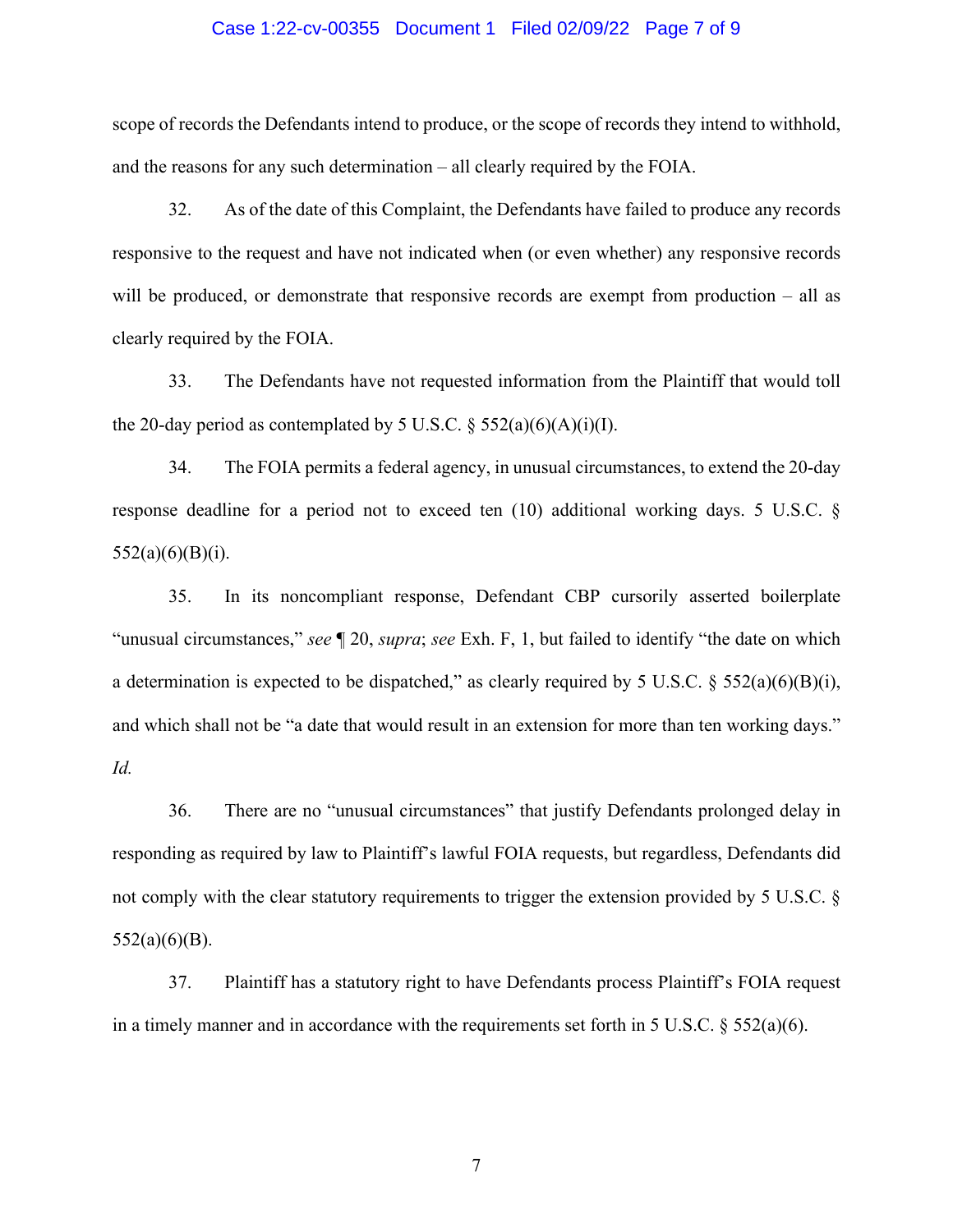### Case 1:22-cv-00355 Document 1 Filed 02/09/22 Page 8 of 9

38. The Defendants are unlawfully withholding records requested by the Plaintiff American Center for Law and Justice pursuant to the FOIA, 5 U.S.C. § 552.

39. The FOIA provides a cause of action for a complainant from whom a federal agency has withheld requested records. 5 U.S.C. § 552(a)(4)(B).

40. Through continued delay and outright failure to properly respond to Plaintiff's lawful request for records, and its improper withholding of such requested records, the Defendants have failed to comply with FOIA's prescribed deadlines for responding to a request for records and has violated Plaintiff's statutory rights.

41. Pursuant to 5 U.S.C. § 552(a)(6)(C), because the Defendants failed to comply with the time limit set forth in 5 U.S.C.  $\S$  552(a)(6)(A), Plaintiff is deemed to have exhausted any and all administrative remedies with respect to its FOIA request.

42. Plaintiff is being irreparably harmed by reason of the Defendants' unlawful withholding of requested records, and Plaintiff will continue to be irreparably harmed unless the Defendant is compelled to conform its conduct to the requirements of the law.

43. The FOIA imposes no limits on courts' equitable powers in enforcing its terms, and this Court should exercise its equitable powers to compel the Defendant to comply with the clear requirements of the FOIA.

#### **PRAYER FOR RELIEF**

**WHEREFORE**, Plaintiff respectfully requests that the Court enter judgment against the Defendants, and provide Plaintiff with the following relief:

(a) An Order that the Defendants conduct a diligent, expedited search for any and all records responsive to Plaintiff's FOIA request and demonstrate that they employed reasonable search methods most technologically likely to lead to the discovery of records responsive to Plaintiff's FOIA request, selected from among those methods available to Defendants;